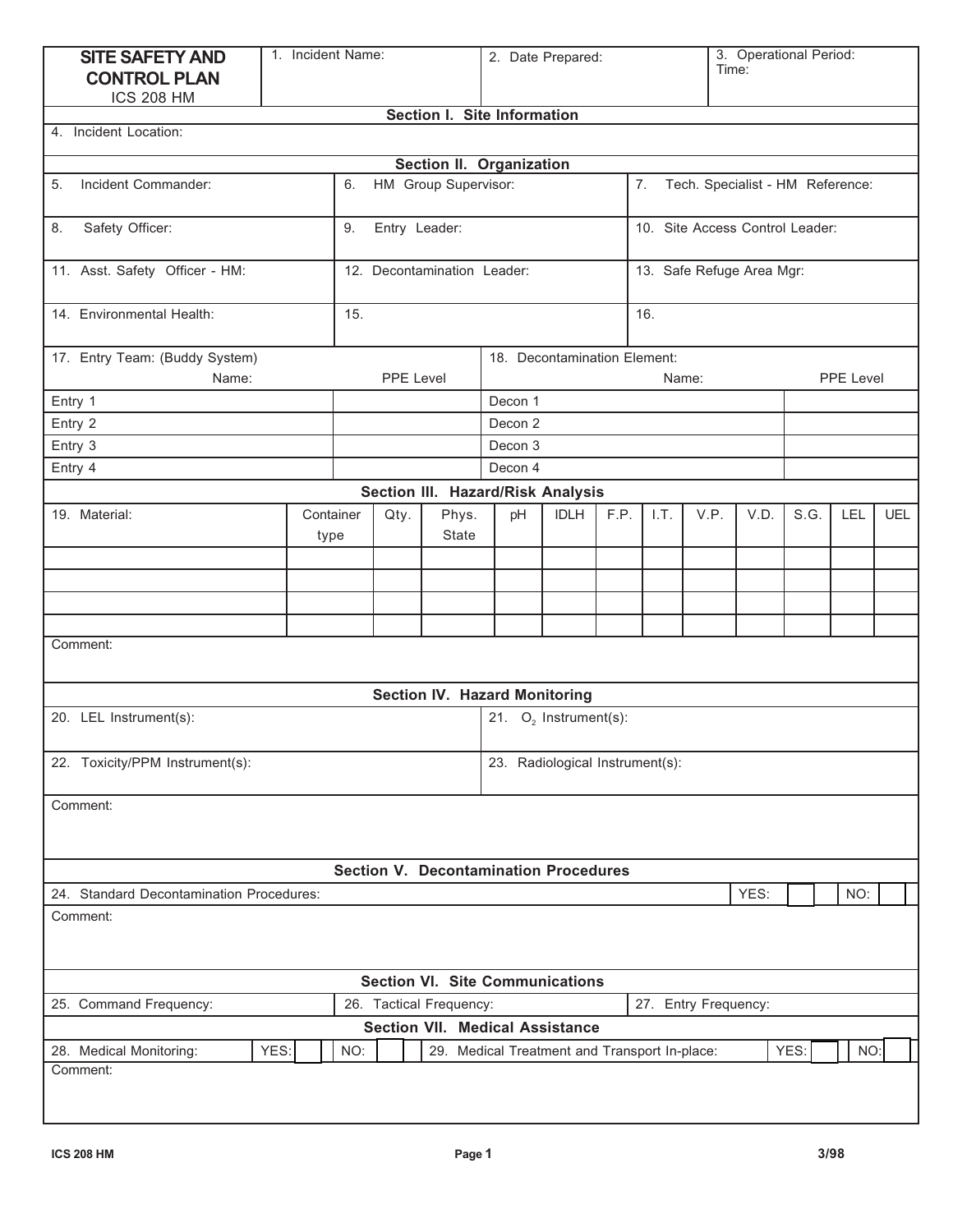| Section VIII. Site Map                                       |                                   |      |       |     |  |  |  |  |
|--------------------------------------------------------------|-----------------------------------|------|-------|-----|--|--|--|--|
| 30. Site Map:                                                |                                   |      |       |     |  |  |  |  |
|                                                              |                                   |      |       |     |  |  |  |  |
|                                                              |                                   |      |       |     |  |  |  |  |
|                                                              |                                   |      |       |     |  |  |  |  |
|                                                              |                                   |      |       |     |  |  |  |  |
|                                                              |                                   |      |       |     |  |  |  |  |
|                                                              |                                   |      |       |     |  |  |  |  |
|                                                              |                                   |      |       |     |  |  |  |  |
|                                                              |                                   |      |       |     |  |  |  |  |
|                                                              |                                   |      |       |     |  |  |  |  |
|                                                              |                                   |      |       |     |  |  |  |  |
|                                                              |                                   |      |       |     |  |  |  |  |
|                                                              |                                   |      |       |     |  |  |  |  |
|                                                              |                                   |      |       |     |  |  |  |  |
|                                                              |                                   |      |       |     |  |  |  |  |
|                                                              |                                   |      |       |     |  |  |  |  |
|                                                              |                                   |      |       |     |  |  |  |  |
|                                                              |                                   |      |       |     |  |  |  |  |
|                                                              |                                   |      |       |     |  |  |  |  |
|                                                              |                                   |      |       |     |  |  |  |  |
|                                                              |                                   |      |       |     |  |  |  |  |
| <b>Command Post</b><br>Zones<br>Weather                      | <b>Escape Routes</b>              |      | Other |     |  |  |  |  |
| <b>Assembly Areas</b><br><b>Section IX. Entry Objectives</b> |                                   |      |       |     |  |  |  |  |
| 31. Entry Objectives:                                        |                                   |      |       |     |  |  |  |  |
|                                                              |                                   |      |       |     |  |  |  |  |
|                                                              |                                   |      |       |     |  |  |  |  |
|                                                              |                                   |      |       |     |  |  |  |  |
| Section X. SOP S and Safe Work Practices                     |                                   |      |       |     |  |  |  |  |
| 32. Modifications to Documented SOP s or Work Practices:     |                                   | YES: |       | NO: |  |  |  |  |
| Comment:                                                     |                                   |      |       |     |  |  |  |  |
|                                                              |                                   |      |       |     |  |  |  |  |
|                                                              |                                   |      |       |     |  |  |  |  |
|                                                              |                                   |      |       |     |  |  |  |  |
|                                                              |                                   |      |       |     |  |  |  |  |
| <b>Section XI. Emergency Procedures</b>                      |                                   |      |       |     |  |  |  |  |
| 33. Emergency Procedures:                                    |                                   |      |       |     |  |  |  |  |
|                                                              |                                   |      |       |     |  |  |  |  |
|                                                              |                                   |      |       |     |  |  |  |  |
|                                                              |                                   |      |       |     |  |  |  |  |
| Section XII. Safety Briefing                                 |                                   |      |       |     |  |  |  |  |
| 34. Asst. Safety Officer - HM Signature:                     | Safety Briefing Completed (Time): |      |       |     |  |  |  |  |
|                                                              |                                   |      |       |     |  |  |  |  |
| 35. HM Group Supervisor Signature:                           | 36. Incident Commander Signature: |      |       |     |  |  |  |  |
|                                                              |                                   |      |       |     |  |  |  |  |